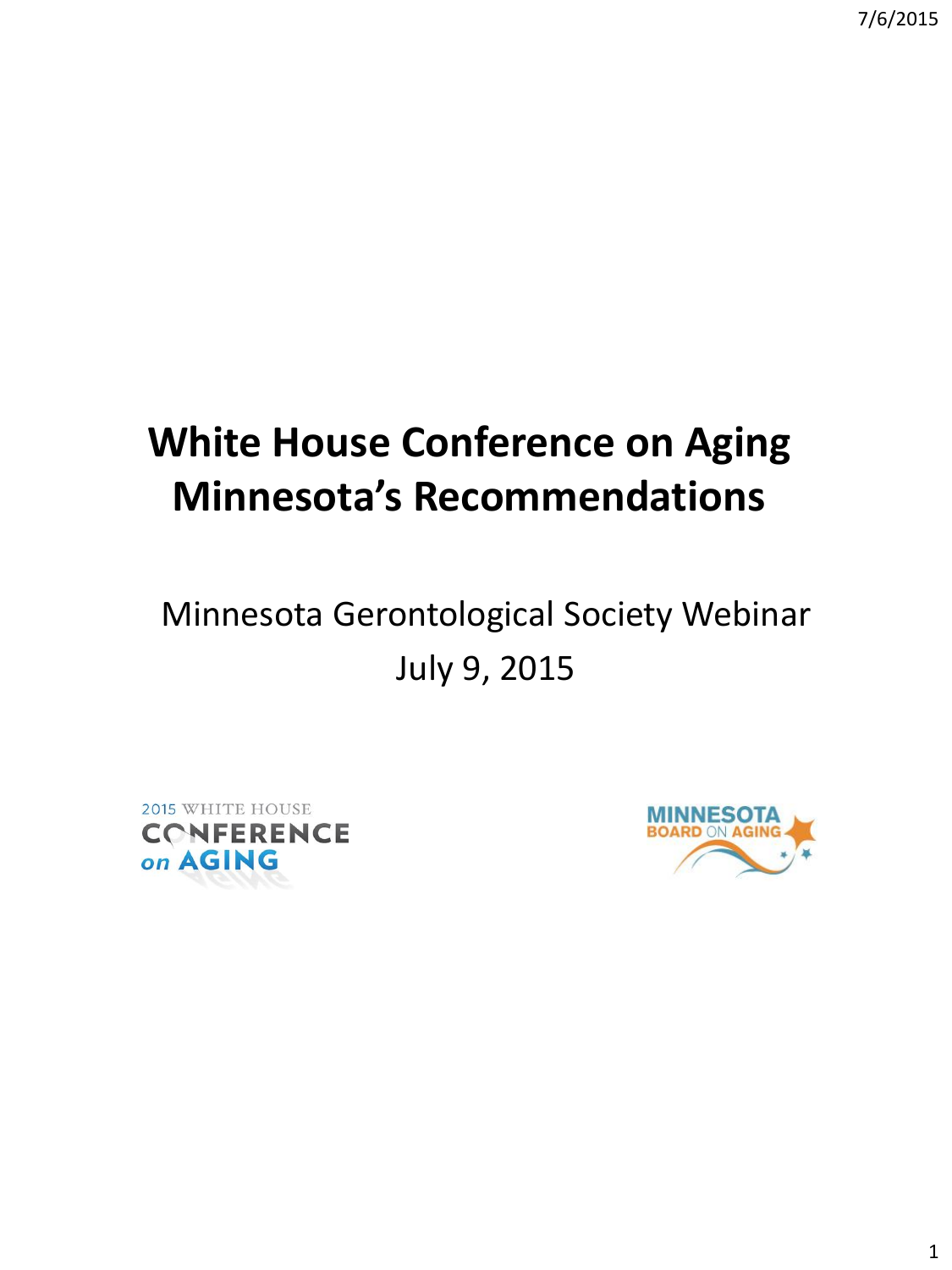#### White House Conference on Aging (WHCOA) Purpose

The White House Conference on Aging is a decennial event held to develop recommendations for the President and Congress on issues, policy and research in the field of aging.



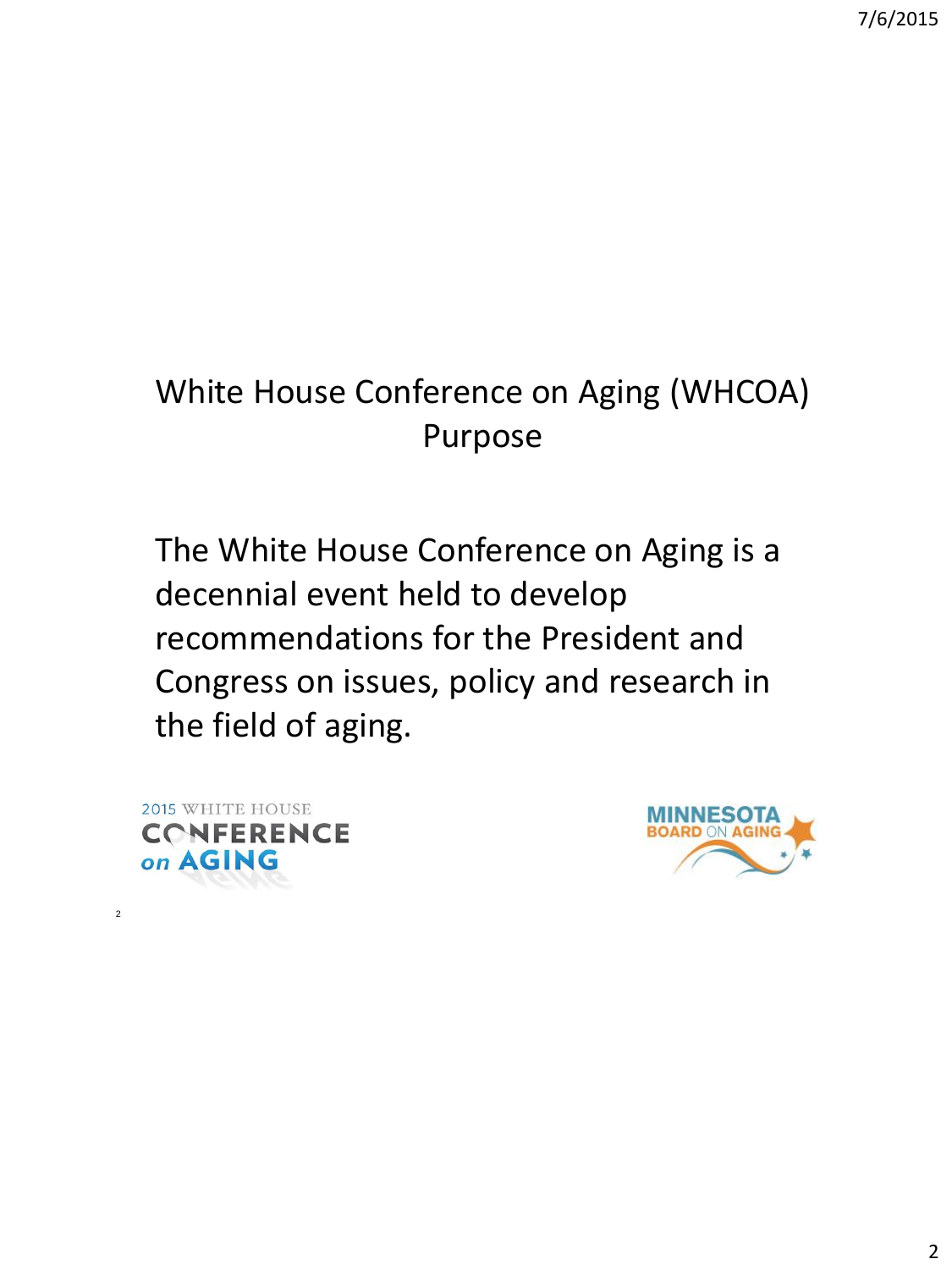### WHCOA History

The 2015 White House Conference on Aging will be the sixth conference held.

Previous WHCOAs were in 1961, 1971, 1981, 1995 and 2005.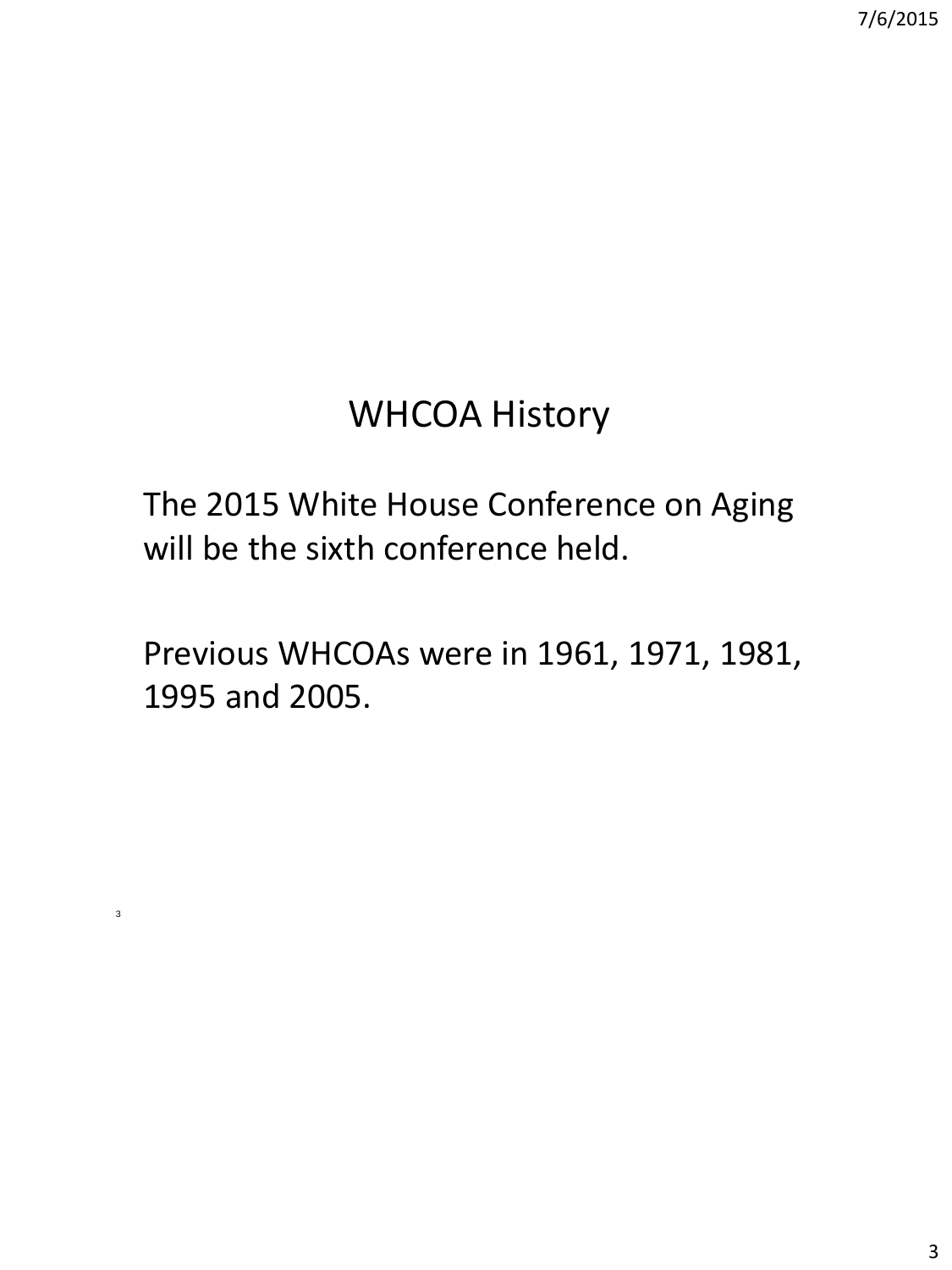## WHCOA History

Past conferences contributed to the establishment of key aging programs such as:

- Medicare and Medicaid (enacted 1965)
- The Older Americans Act (enacted 1965)
- Supplemental Security Income Program
- Social Security reforms (1961)
- Creation of a national nutrition program for older persons (1971)
- Establishment of the national aging network (1971)
- Booming dynamics (2005)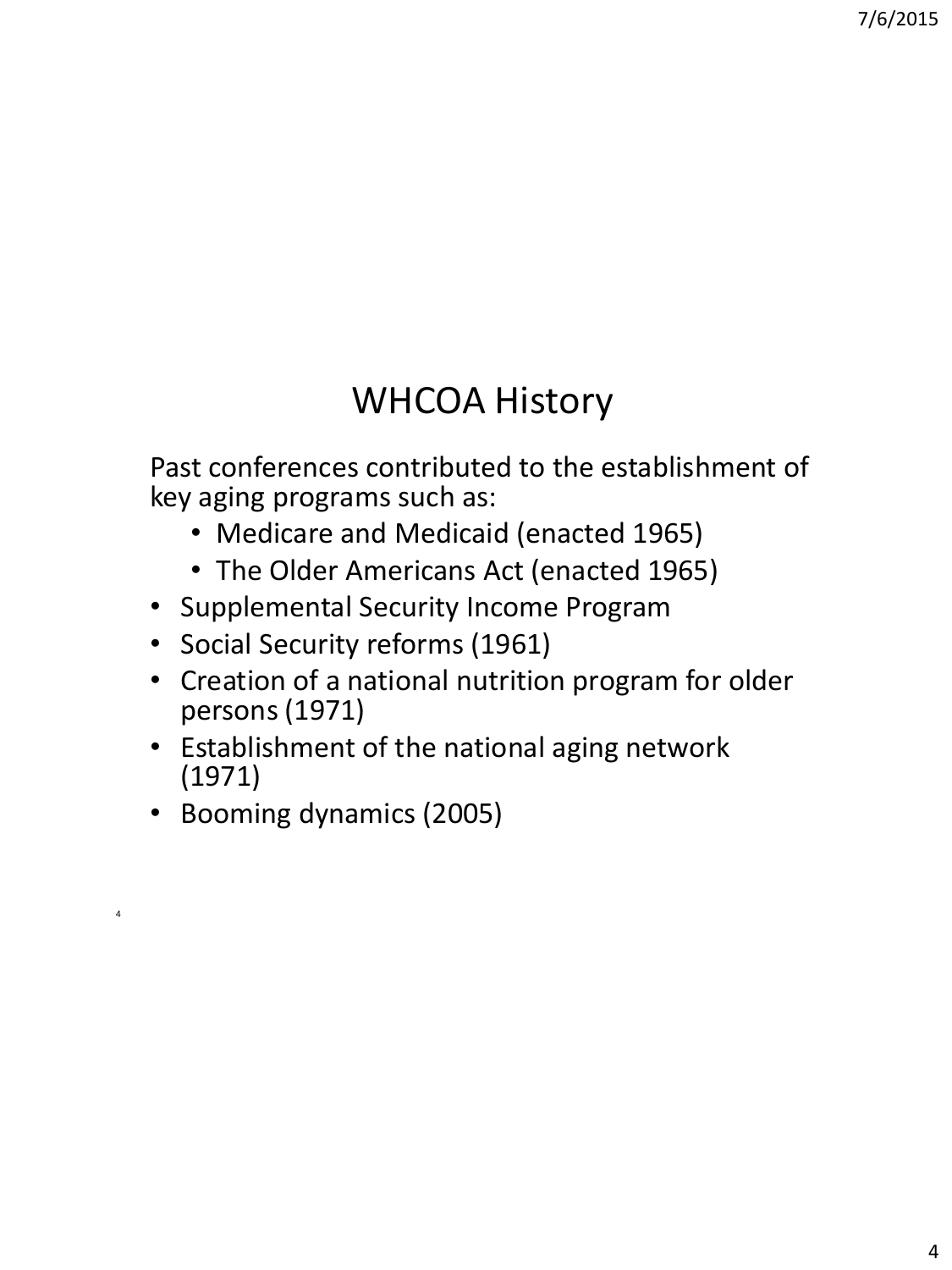## 2015 WHCOA

#### July 13, 2015

#### www.whitehouseconferenceonaging.gov



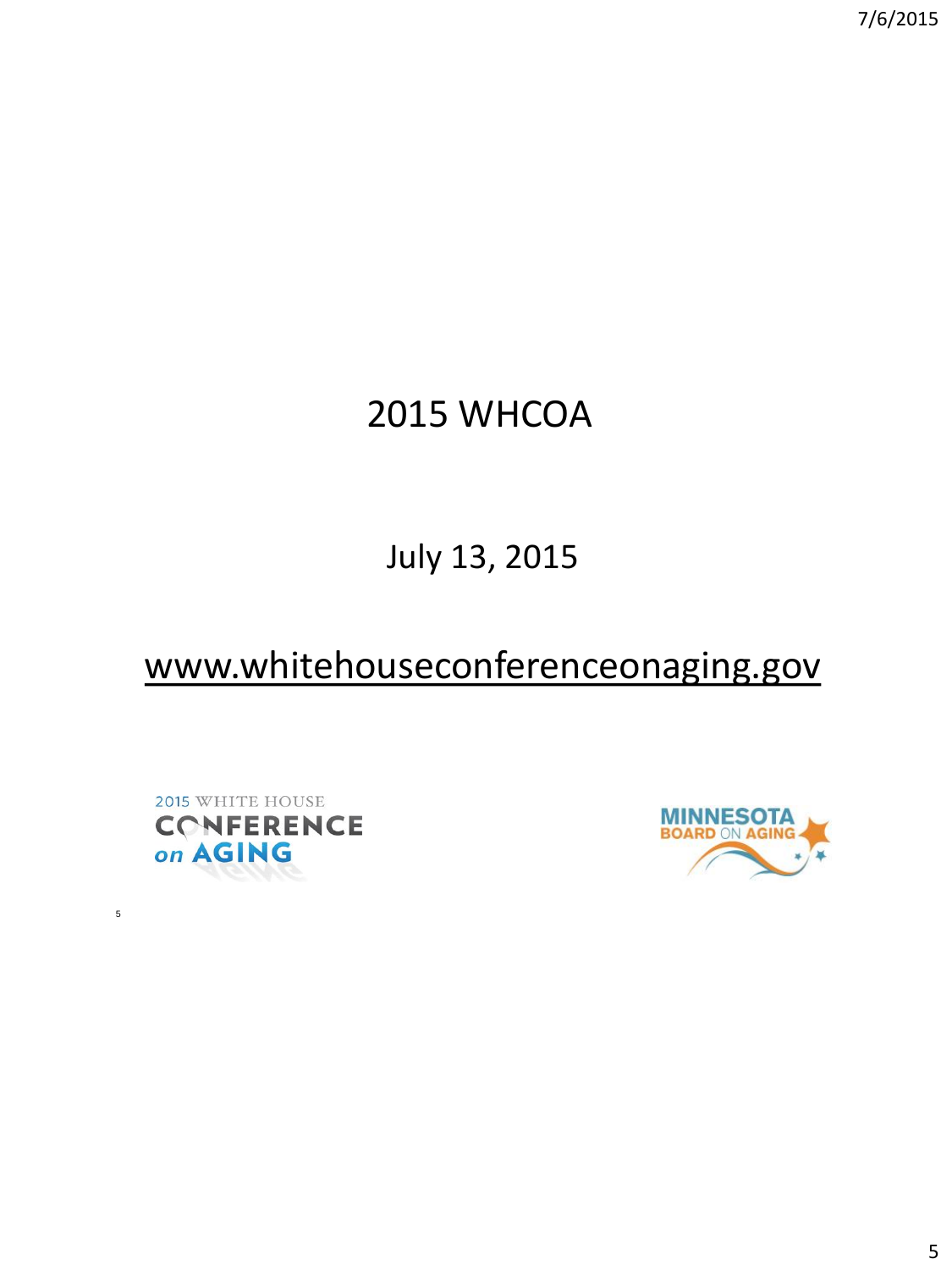#### Report Development Process

#### WHCOA established themes & guidelines MBA Planning Committee formed Local sessions conducted Input integrated Comments/revisions FEDERAL report submitted 2015 WHITE HOUSE **MINNESOTA CONFERENCE BOARD ON AGING** on AGING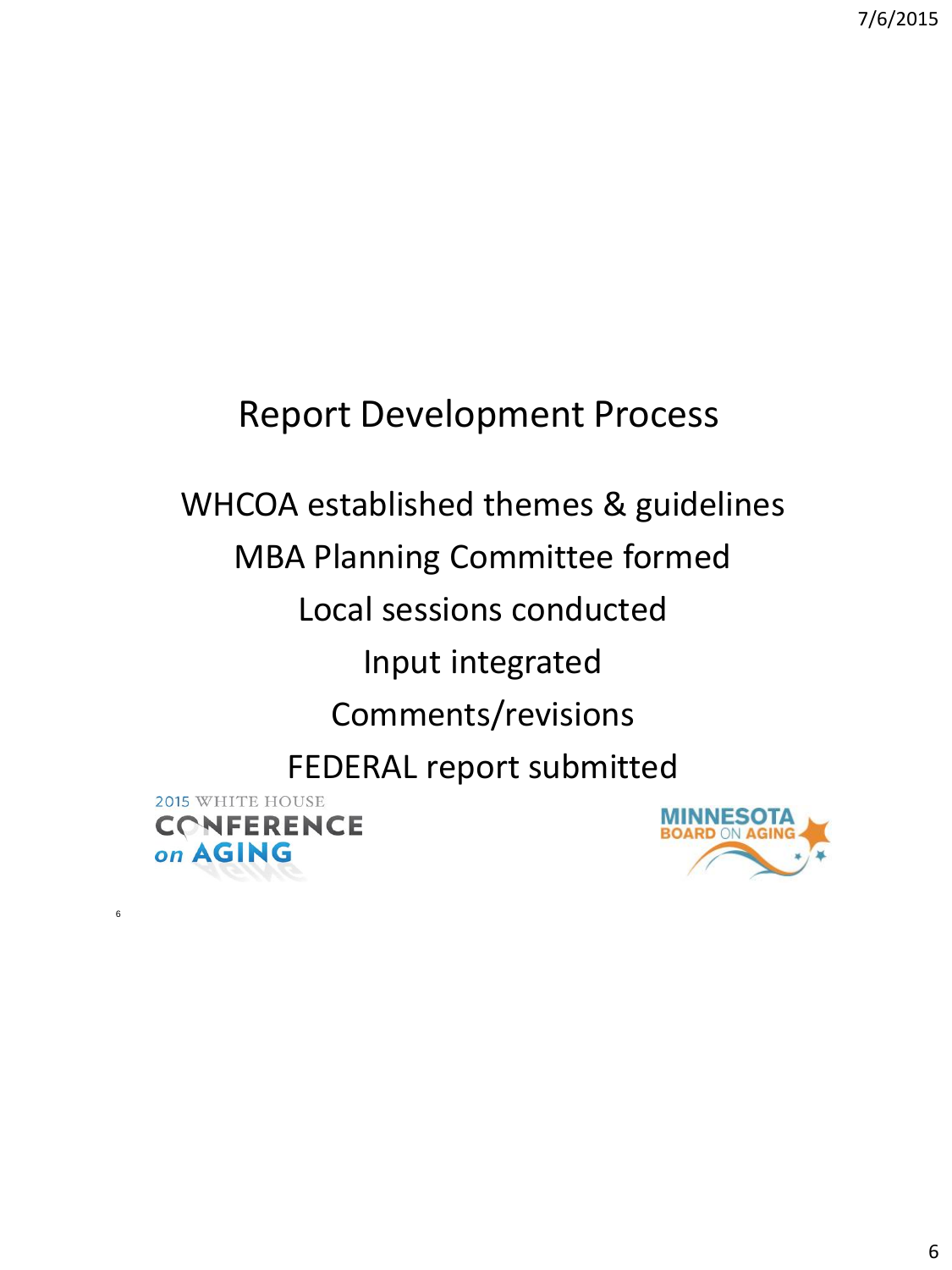#### Local Sessions (12)

LeadingAge Minnesota Rochester St. Cloud Moose Lake Aitkin MN Gerontological Society

Redwood Falls World Elder Abuse Awareness Day Odyssey Conference (x2) Maple Grove Moorhead

2015 WHITE HOUSE **CONFERENCE** on AGING

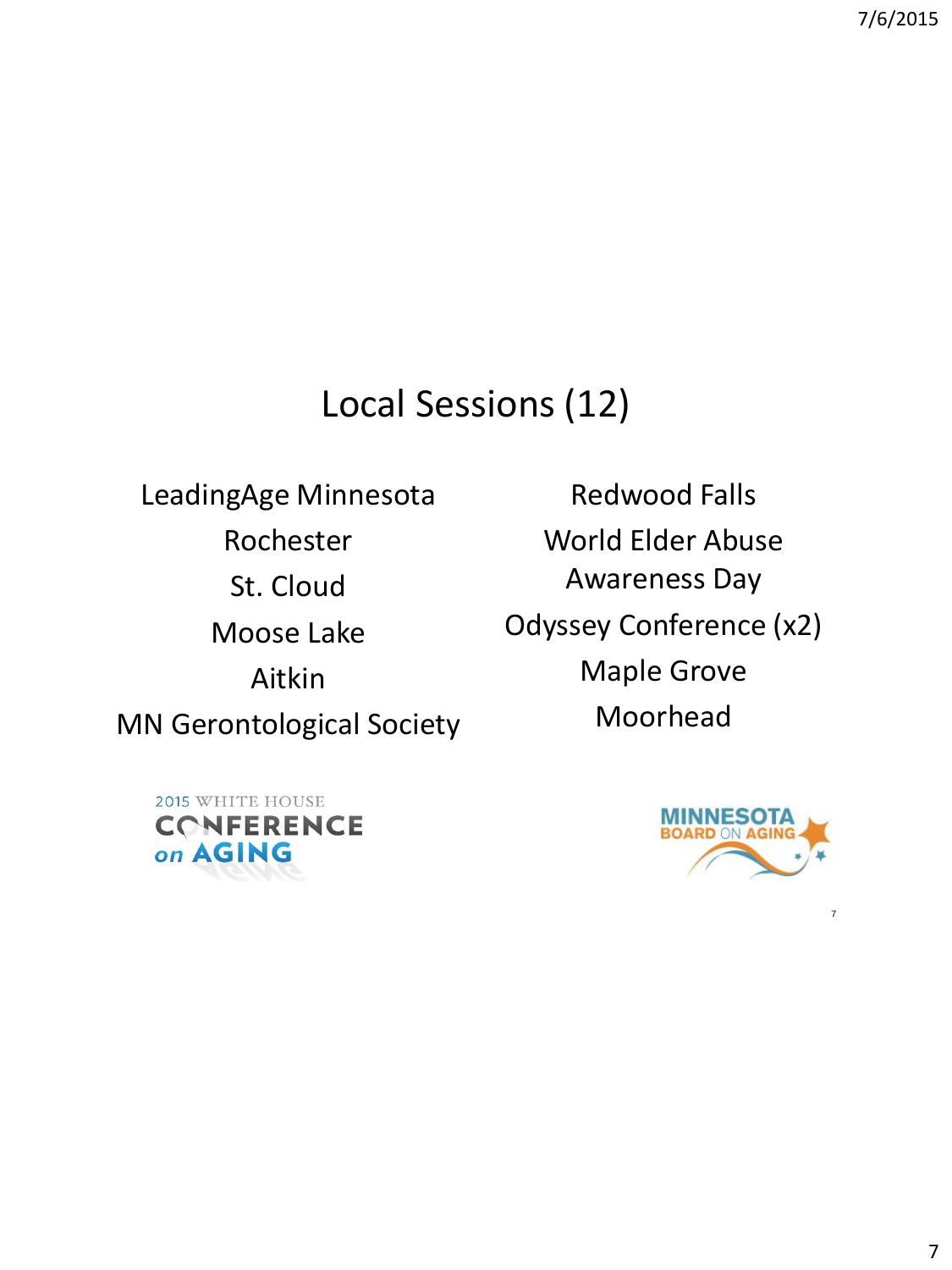## 2015 WHCOA Themes

- Retirement Security
- Healthy Aging
- Long-term Services and Supports
- Elder Justice

2015 WHITE HOUSE **CONFERENCE** on AGING

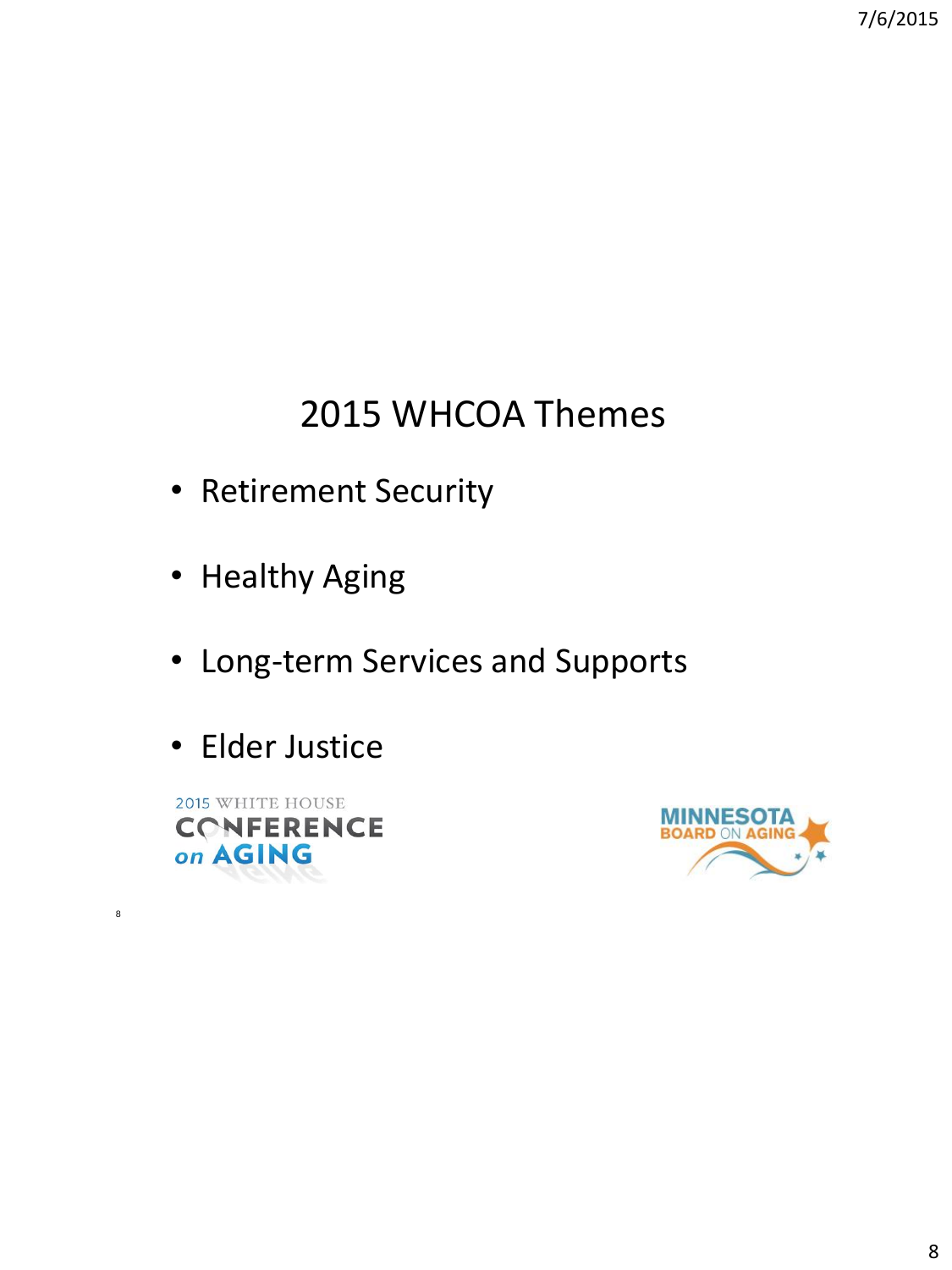## Retirement Security

- Maintain and strengthen Social Security.
- Encourage greater private investment to save for retirement.
- Increase support for continued employment of older workers.
- Educate people of all ages about saving for retirement.
- Make health care and housing more affordable for older adults.

2015 WHITE HOUSE **CONFERENCE** on AGING

 $\alpha$ 

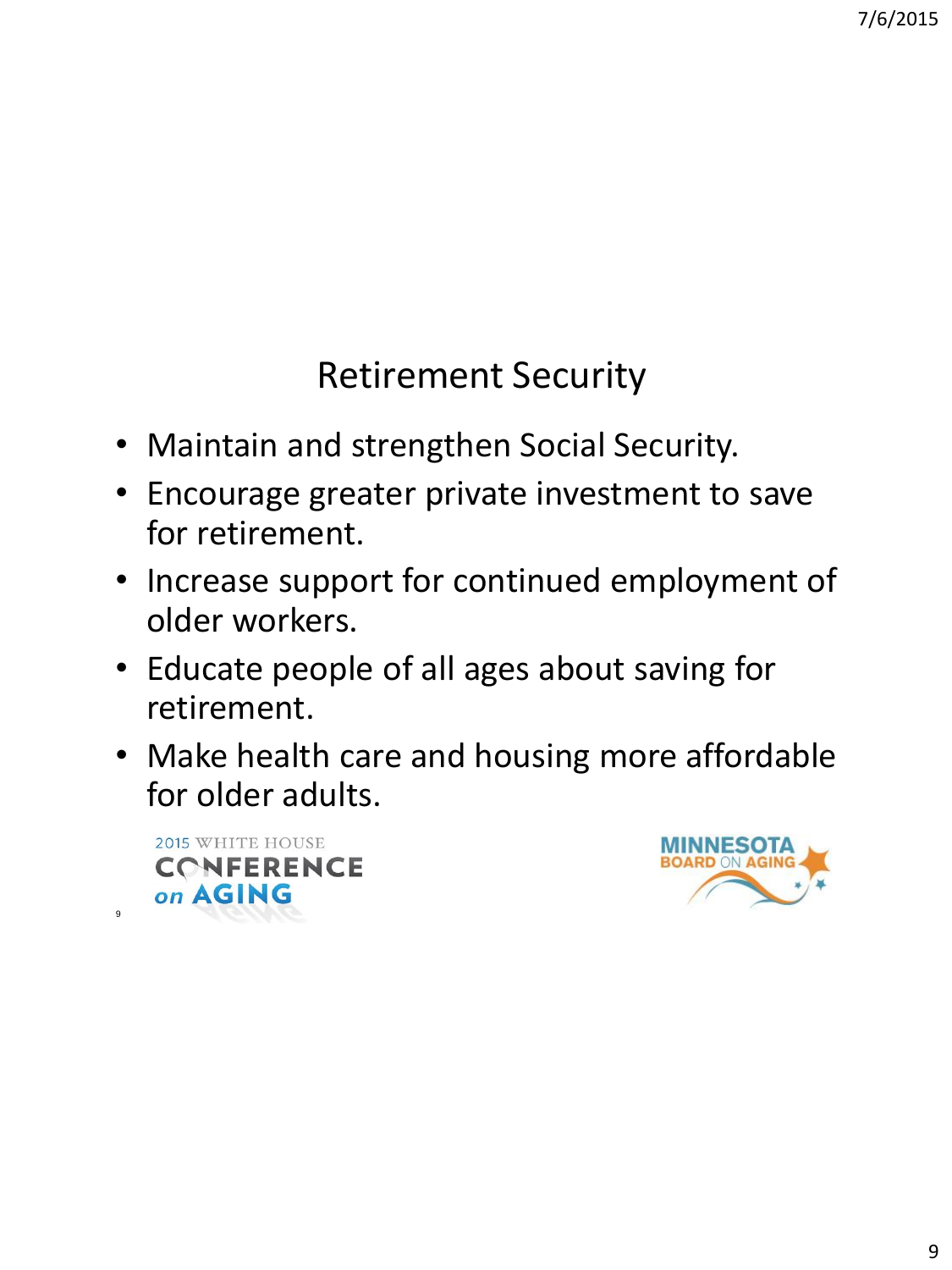## Healthy Aging

- Encourage older adults to take action to be healthy.
- Improve the physical, social and service infrastructures of communities to support older adults aging in their community.
- Increase capacity at all levels to identify and treat mental illnesses in older adults.



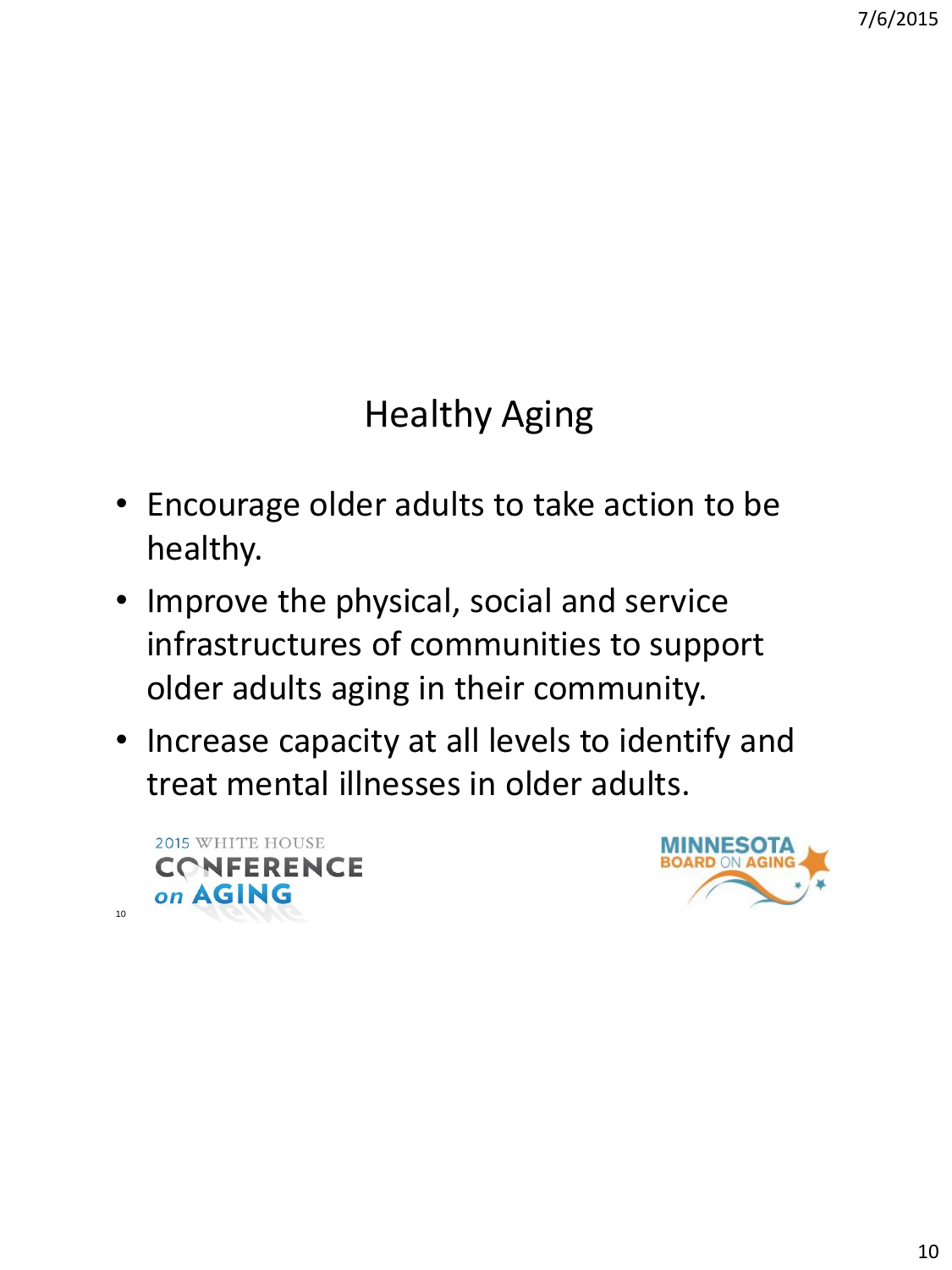## Long-Term Services and Supports

- Support unpaid, informal caregivers.
- Improve LTSS through new payment models.
- Streamline LTSS and increase coordination with other services needed by older adults.
- Address the increasing LTSS workforce shortage.



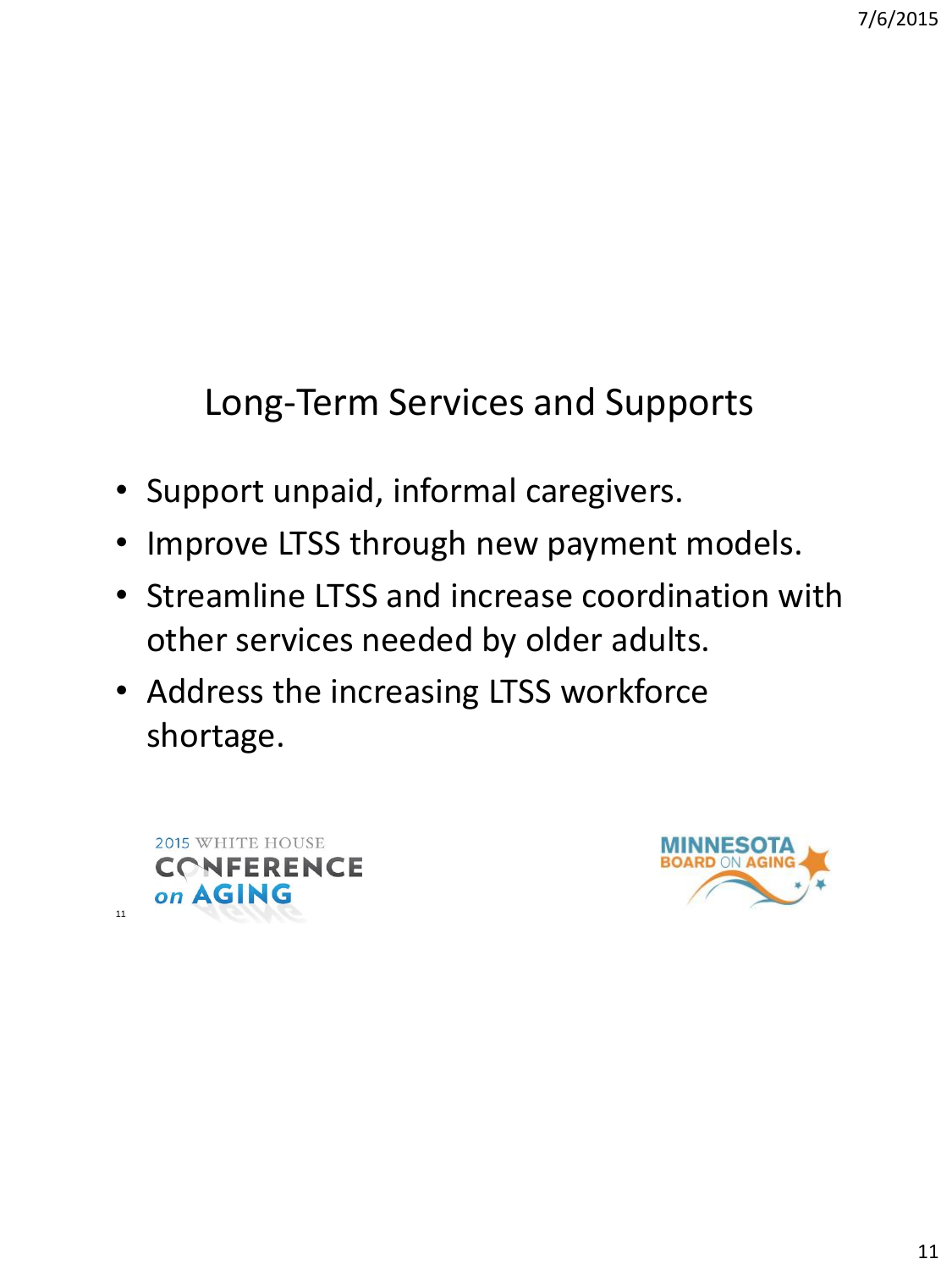## Elder Justice

- Increase funding for elder abuse prevention and response
- Conduct public awareness campaign
- Combat financial scams against older adults